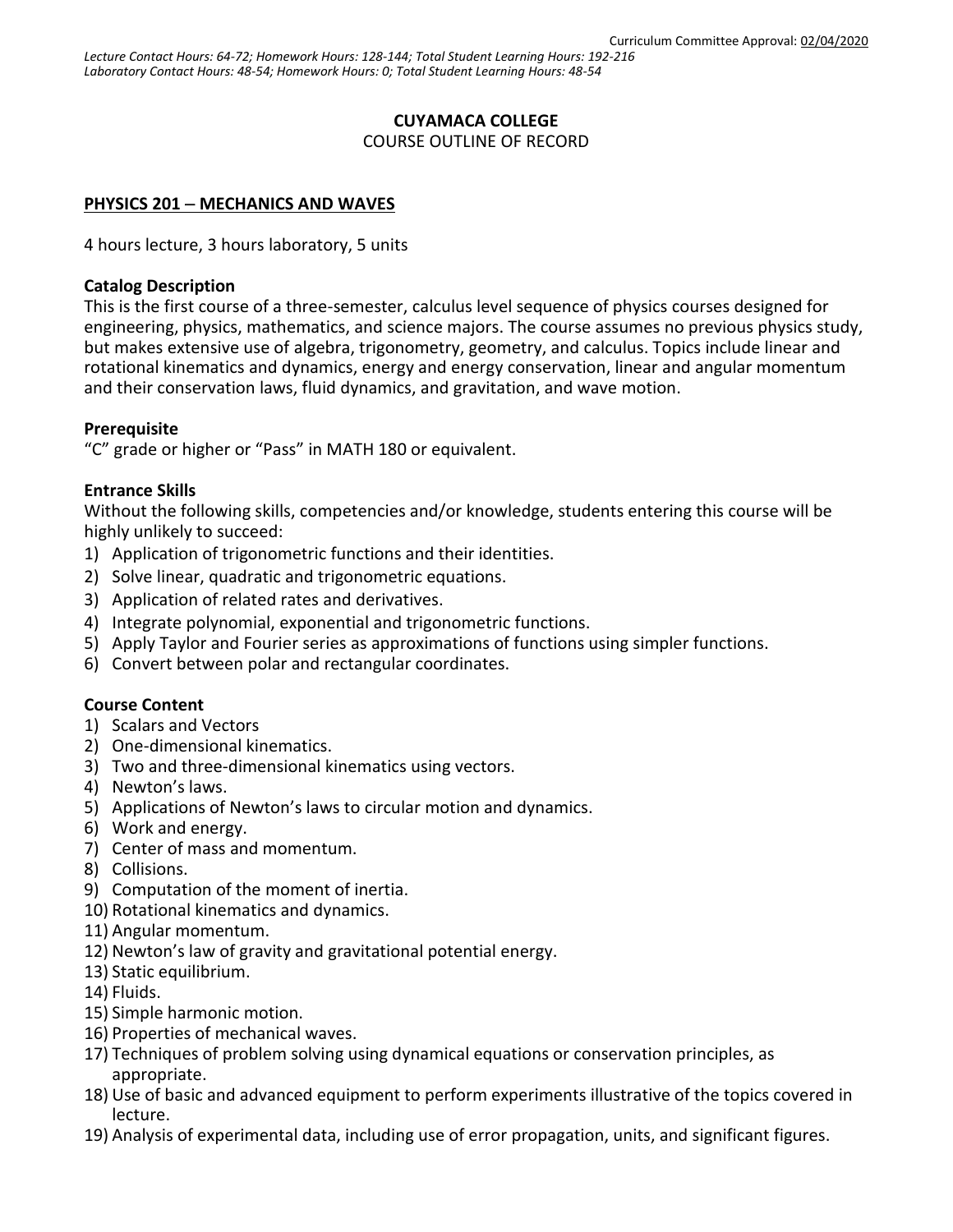# **Course Objectives**

Students will be able to:

- 1) Describe basic concepts in mechanics of solids and define the laws and principles of fundamental physics related to these topics.
- 2) Interpret graphical and symbolic representations of position, velocity, and acceleration and their relationships in one, two, and three dimensions.
- 3) Analyze forces and torques in given physical situations, diagram them, and formulate equations to compute translational and rotational accelerations using Newton's laws.
- 4) Comprehend the concept of conserved quantities, recognize when they occur in different physical situations and formulate approaches to problem solving using conservation techniques.
- 5) Analyze the behavior of traveling and standing waves
- 6) Analyze written problems on all topics to determine which physical laws and concepts are required for solutions.
- 7) Calculate solutions to physics problems using the fundamental principles of physics and algebraic, trigonometric, and calculus principles.
- 8) Employ basic measurement equipment and laboratory techniques to study the laws and principles used in the course.
- 9) Assess the importance of measurement errors in laboratory experiments and evaluate experimental results in terms of expected results.

# **Method of Evaluation**

A grading system will be established by the instructor and implemented uniformly. Grades will be based on demonstrated proficiency in the subject matter determined by multiple measurements for evaluation, one of which must be essay exams, skills demonstration or, where appropriate, the symbol system.

- 1) Quizzes, exams that measure students' ability to recognize physical situations and the concepts associated with them, and use mathematical expressions to formulate solutions while under a time pressure.
- 2) Homework that measures students' ability to use the fundamental principles of physics and symbolic logic skills to calculate solutions to physics problems.
- 3) Lab techniques as demonstrated by students' ability to design an experiment, set up the equipment, make the appropriate measurements, and maintain a safe work environment.
- 4) Lab reports will demonstrate students' ability to use the English language; record, interpret and analyze data; and draw conclusions from the results.
- 5) Physics research paper(s) in which students are required to analyze, interpret and draw conclusions from scientific sources.
- 6) Participation based on in-class responses to questions, contribution to discussions, and attendance.

# **Special Materials Required of Student**

Scientific calculator

## **Minimum Instructional Facilities**

- 1) Laboratory with blackboard, Smart Cart, appropriate lab/demonstration equipment
- 2) Computers with data acquisition probes

## **Method of Instruction**

- 1) Integrated lecture, demonstration, discussion
- 2) Small/large group discussion
- 3) In-class activities and independent homework, research projects
- 4) Group work in a laboratory situation
- 5) Auxiliary use of study groups, peer tutoring and/or instructional office hours